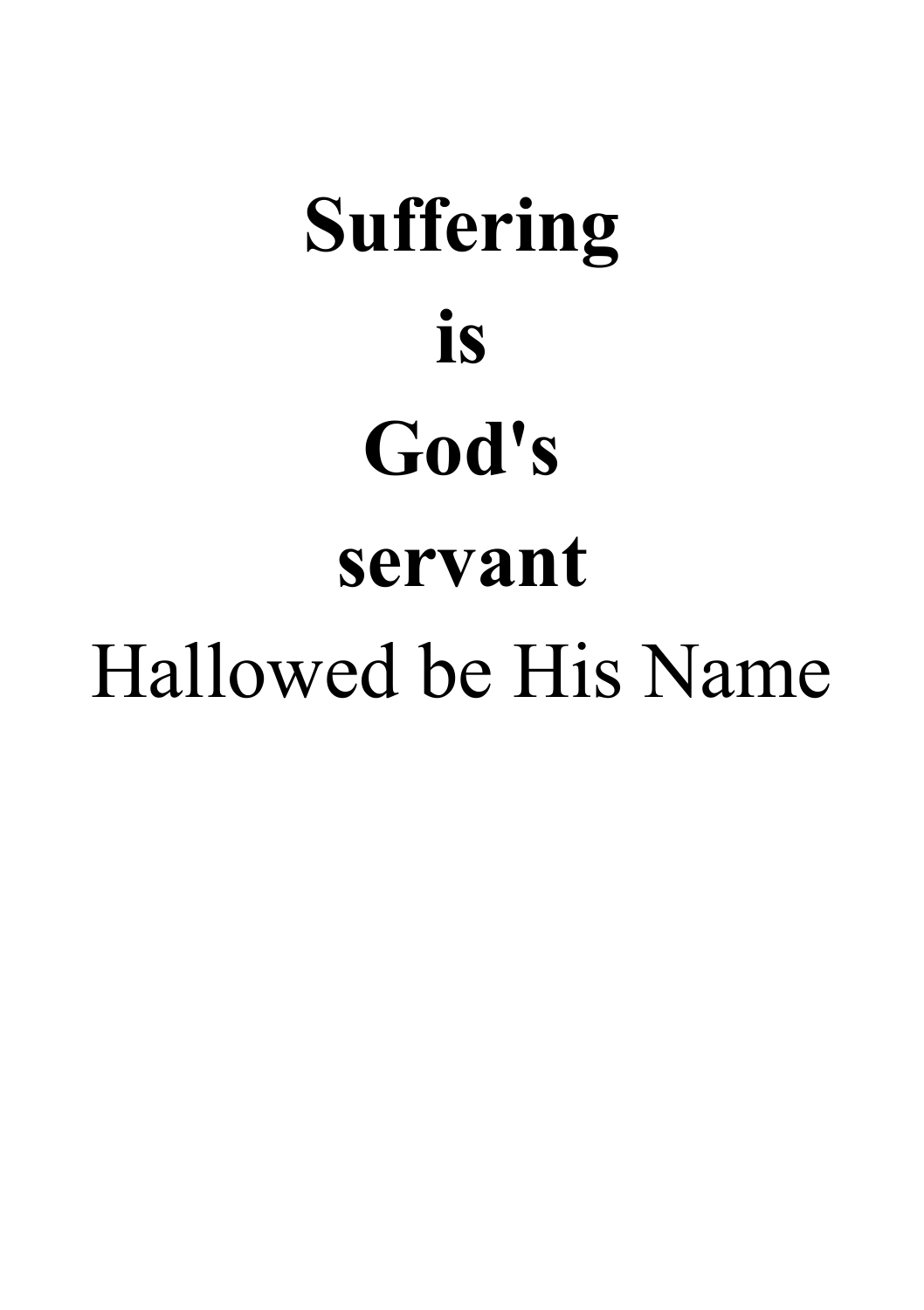### **Hallowed be His Name**

Thank You Lord for the blessings of Your goodness according to Your glory that You supply in our daily experience, for they refresh and sustain us in preparation for the trials, tribulation and suffering that come constantly and tenderly from Your hand, for they are Your primary means of our transformation into the image of our Lord Jesus Christ. Thank You for our suffering in weakness, for then we can see more clearly the grotesqueness of our sin, and more importantly, they reveal the greatness of Your Mercy and Glory as You work out Your plans for the summing up of all things in us in Jesus Christ our Lord.

Thank You that we must learn not to rely on our own inadequate understanding as we live in the world, but have to learn by bitter experience and constant obedience to Trust in You with all our heart, as we face Your fire of applied purification that is necessary for the development of our holiness. Thank you that we can rely on Your written word and not be misled by our feelings.

Thank You that You use all things which come from Your hand for our good, because You have called us to be Christ like, and You have enabled us to love and serve You by the power of Your Spirit, so that we can at all times rejoice in all things, knowing that in the Time of Your Fullness, we will stand in Your Presence with Christ, in the awesome knowledge, that You have made us to be like Him as we see Him face to face.

Thank You Lord for all those You have used to build us up in the body of Christ, as they are led by the Spirit in Your Church of the Spirit's Power working in weakness.

Thank You for the church of the Spirit of Christ given for the upward growth of Your chosen children, for it becomes obvious in our constant conflicts, that none of us individually can ever in this world understand as much as we think we do.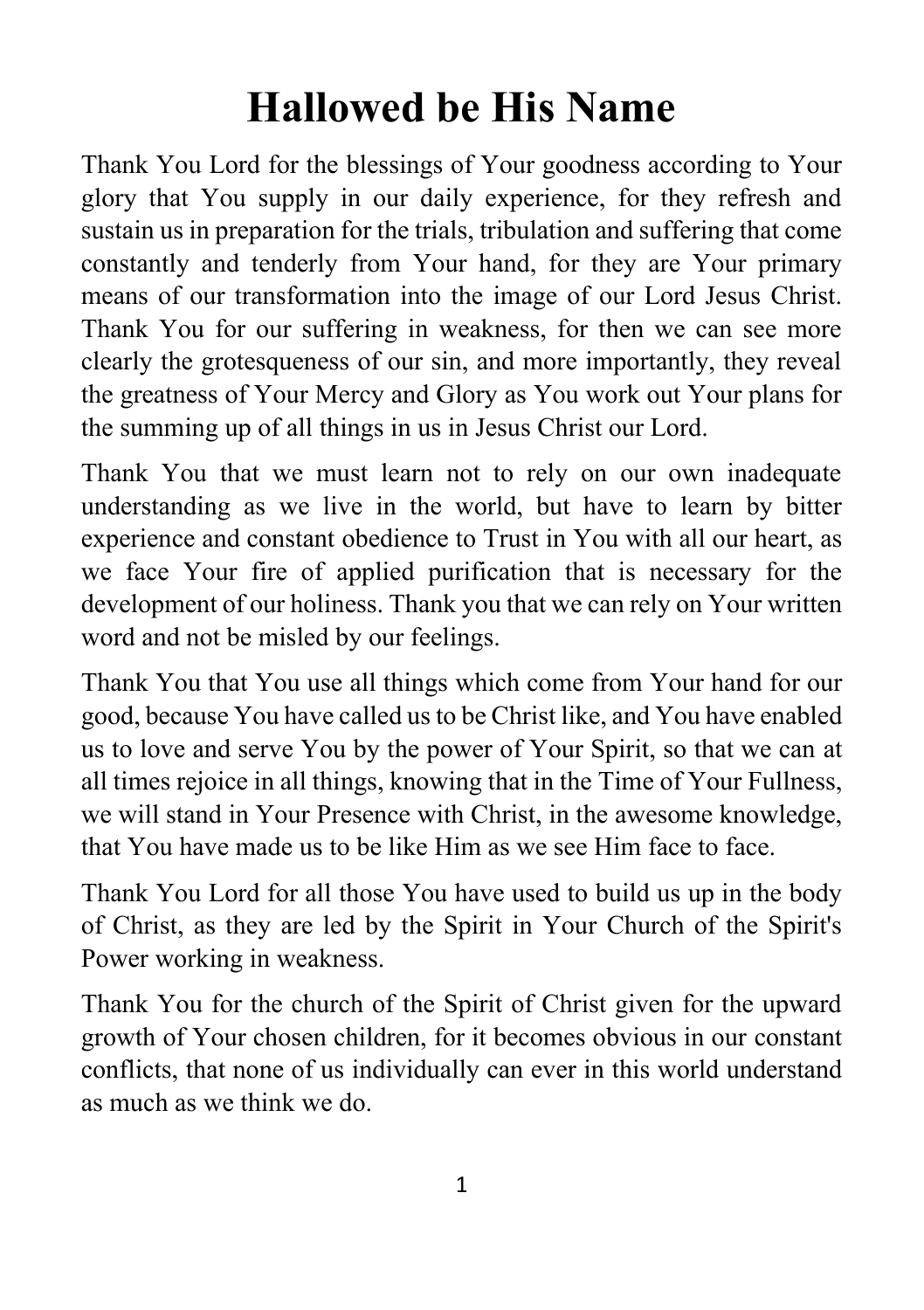And thank You for all the suffering of natural disaster and diseases of the flesh, that comes through the world lost in sin with every degraded imperfection. And thank You for all those who have vexed us, and troubled us, and falsely accused us, and persecuted us in their ignorance, for they are only Your instruments for our benefit in divine holiness.

Thank You, that contrary to our feeble understanding, victory only comes through the seeming defeat of suffering, for in our weakness we are strong by following the way You have prepared by the Spirit through Christ Jesus our Lord, Who died in weakness and was raised in Glory.

Thank You that our greatest steps upward towards Your presence and holiness are made from the depths of hopelessness in unbearable darkness as we are turned to Your Sovereign Majesty and Grace by the leading of Your Holy Spirit; Who is working in us the necessary humility and brokenness in order to see God.

Thank You that the way up is down. Thank You that we have to deny ourselves and take up our cross daily to follow the way the Lord took into His Divine Glory. Thank You that You make all things concerning the kingdom of heaven and Your Divine promises possible through the obedience we have in Christ to Your truth in Christ.

Hallowed be Your Name in all the world. Your will be done in all the World as it is done in us for Your Glory and Majesty, so that we can enjoy and worship You forever. Amen and Amen.

#### **Suffering is God's servant**

Divinely appointed suffering hurts, even while we may be trusting God to manage all things well according to His inscrutable wisdom which brings lasting peace. In Christ Jesus, suffering equals glory. Now that's something to be happy about.

On the one hand, if we think God didn't plan for us to suffer, then we have a weak God who is without power and unable to keep us the way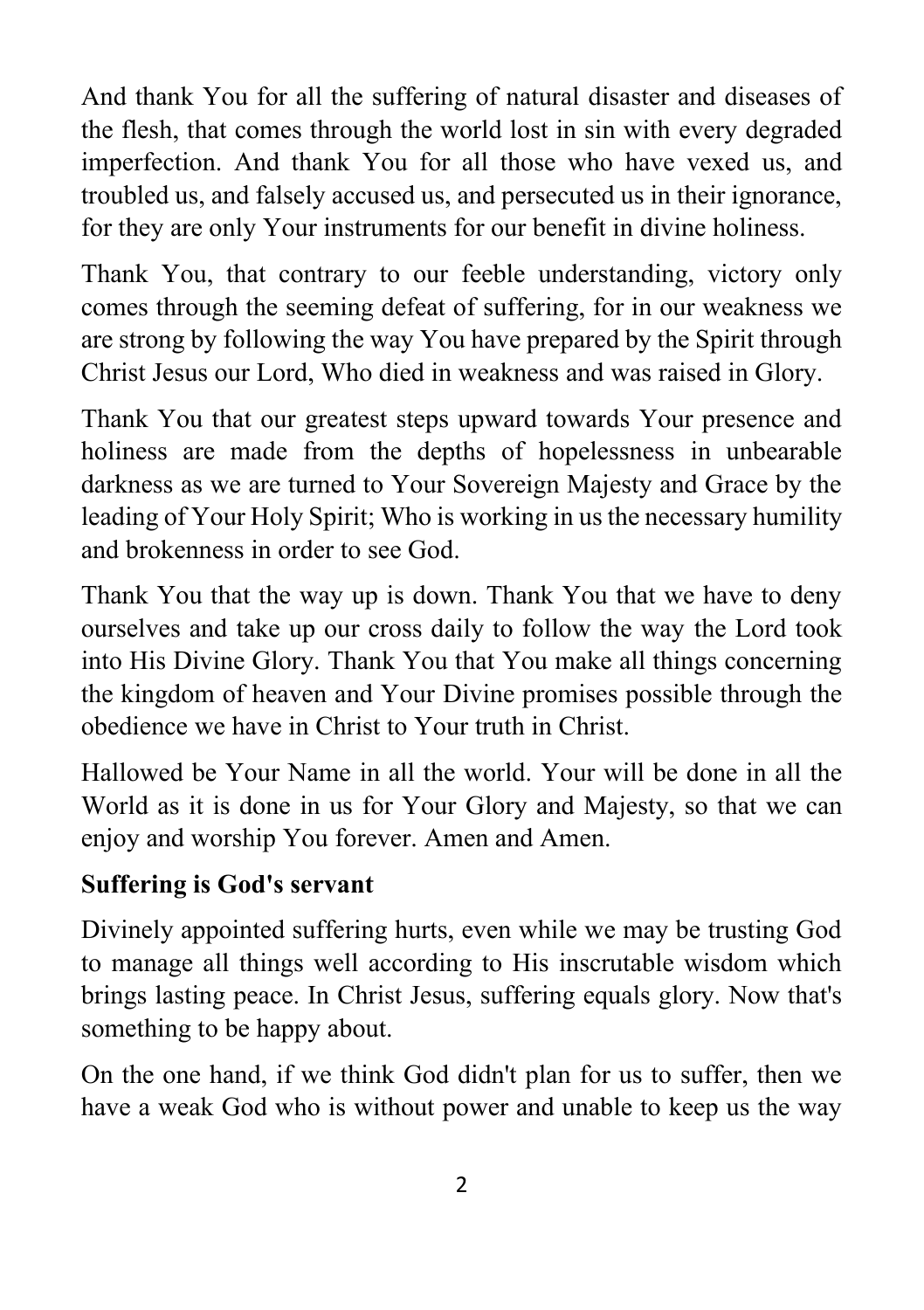we desire, for suffering is everywhere, so therefore He isn't the God of the Bible and isn't Sovereign over all the world.

On the other hand, the Sovereign God of the Bible knows all things and uses the suffering that comes as the result of sin to punish the sinner, and at the same time to purify those He has chosen to rule one day with His Son in glory. Either way, Saint or sinner, suffering is inevitable because God is Sovereign.

Bible Verses About God's ordained suffering

Romans 1:24 *Therefore God gave them up to vile impurity in the lusts of their hearts, so that their bodies would be dishonoured among them.*

Romans 1:26 *For this reason God gave them over to degrading passions; for their women exchanged natural relations for that which is contrary to nature,*

Romans 1:28 *And just as they did not see fit to acknowledge God, God gave them up to a depraved mind, to do those things that are not proper.*

1 Peter 3:14 *But even if you should suffer for what is right, you are blessed. "Do not fear their threats ; do not be frightened."*

1 Peter 4:1 *Therefore, since Christ suffered in His body, arm yourselves also with the same attitude, because whoever suffers in the body is done with sin.*

1 Peter 5:10 *And the God of all grace, who called you to His eternal glory in Christ, after you have suffered a little while, will Himself restore you and make you strong, firm and steadfast.*

2 Corinthians 4:17 *For our light and momentary troubles are achieving for us an eternal glory that far outweighs them all.*

2 Timothy 3:12 *In fact, everyone who wants to live a godly life in Christ Jesus will be persecuted,*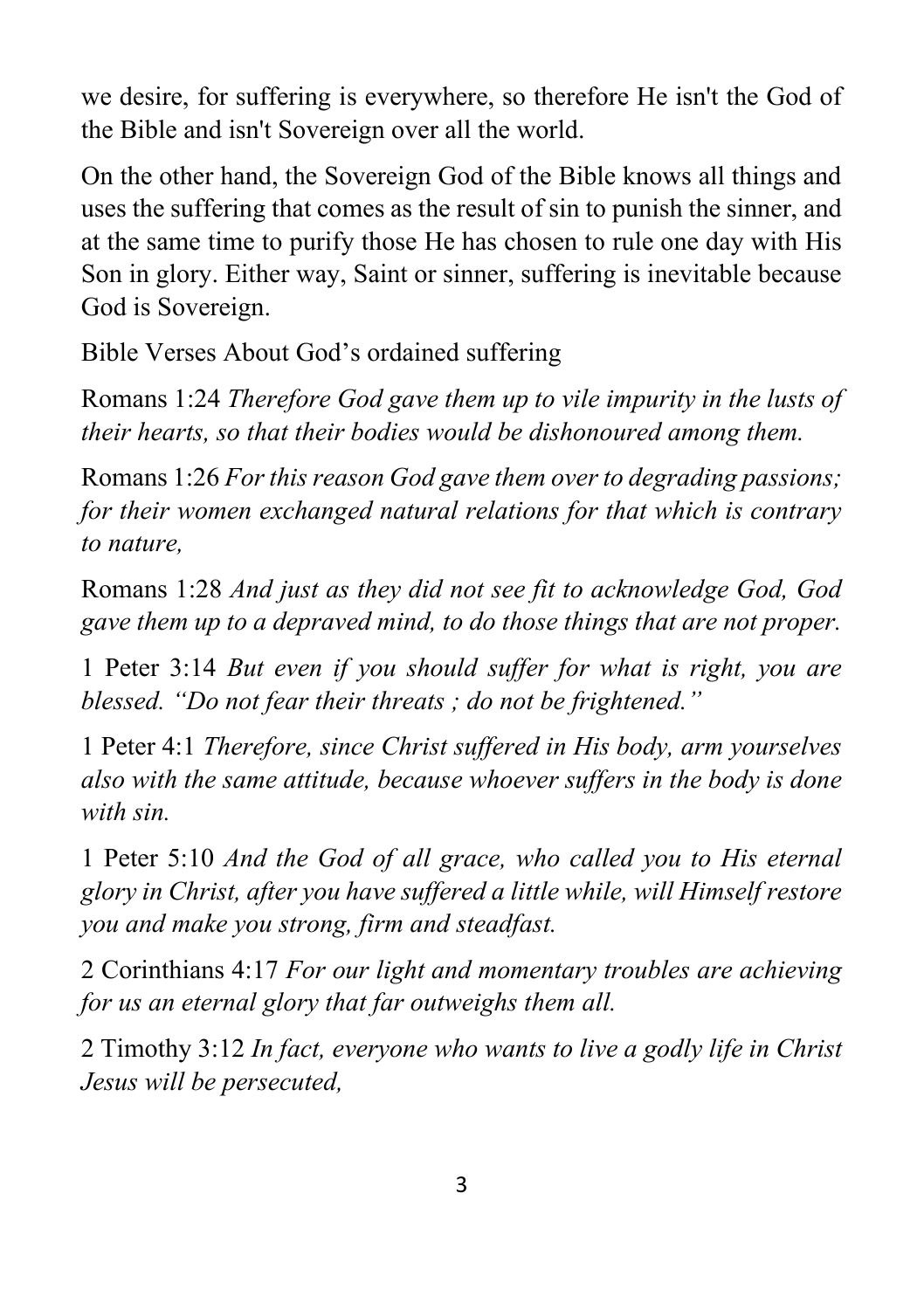Hebrews 2:10 *In bringing many sons and daughters to glory, it was fitting that God, for whom and through whom everything exists, should make the pioneer of their salvation perfect through what He suffered.*

James 1:12 *Blessed is the one who perseveres under trial because, having stood the test, that person will receive the crown of life that the Lord has promised to those who love Him.*

John 16:33 *"I have told you these things, so that in Me you may have peace. In this world you will have trouble. But take heart! I have overcome the world."*

Luke 14:27 *And whoever does not carry their cross and follow Me cannot be My disciple.*

Philippians 3:10 *I want to know Christ—yes, to know the power of His resurrection and participation in His sufferings, becoming like Him in His death,*

Romans 8:18 *I consider that our present sufferings are not worth comparing with the glory that will be revealed in us.*

Romans 8:35 *Who shall separate us from the love of Christ? Shall trouble or hardship or persecution or famine or nakedness or danger or sword?*

2 Corinthians 1:3-4 *Praise be to the God and Father of our Lord Jesus Christ, the Father of compassion and the God of all comfort, who comforts us in all our troubles, so that we can comfort those in any trouble with the comfort we ourselves receive from God.*

1 Peter 4:12-13 *Dear friends, do not be surprised at the fiery ordeal that has come on you to test you, as though something strange were happening to you. But rejoice inasmuch as you participate in the sufferings of Christ, so that you may be overjoyed when His glory is revealed.*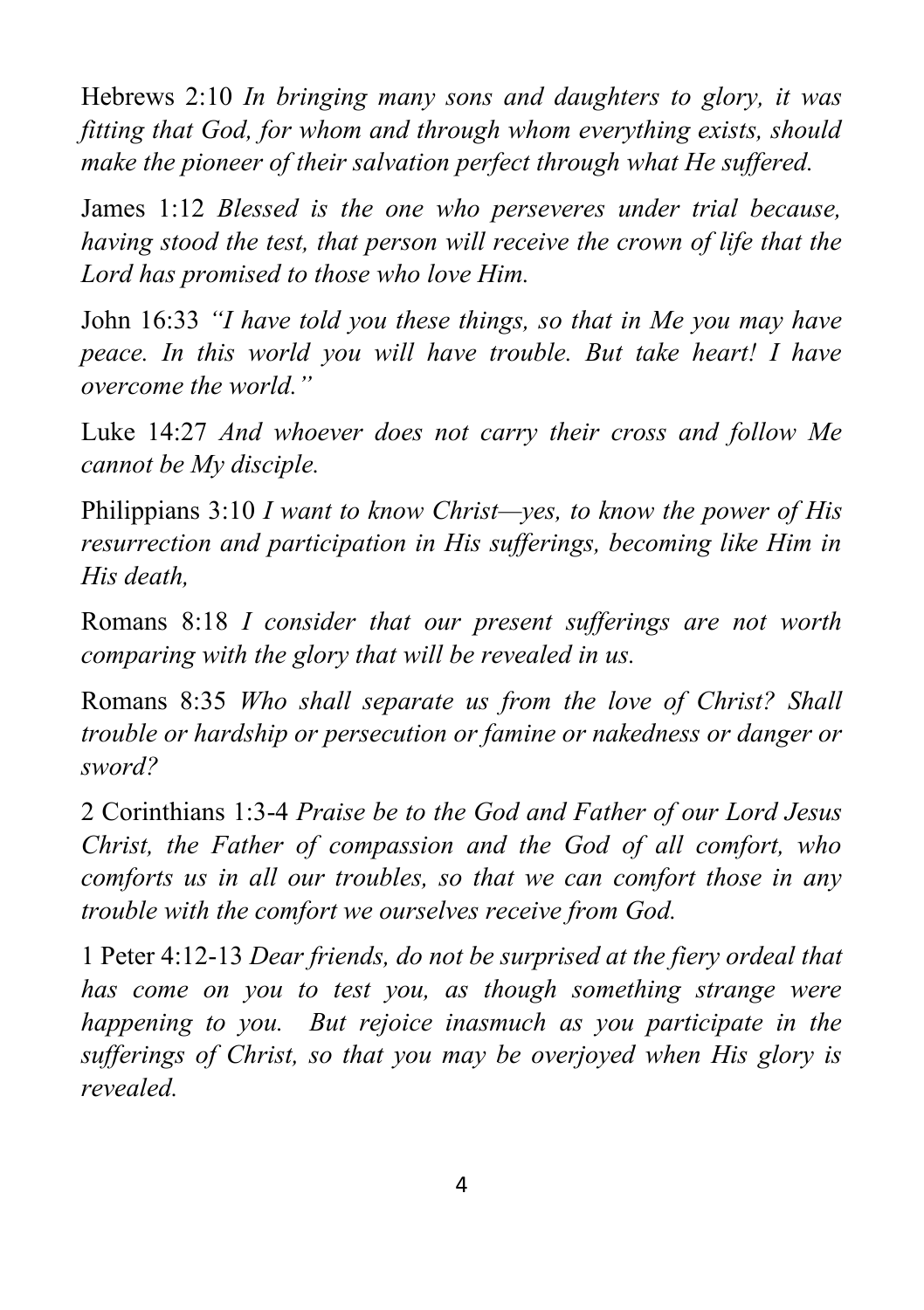1 Peter 1:6-7 *In all this you greatly rejoice, though now for a little while you may have had to suffer grief in all kinds of trials. These have come so that the proven genuineness of your faith—of greater worth than gold, which perishes even though refined by fire—may result in praise, glory and honour when Jesus Christ is revealed.*

1 Peter 2:19-21 *For it is commendable if someone bears up under the pain of unjust suffering because they are conscious of God. But how is it to your credit if you receive a beating for doing wrong and endure it? But if you suffer for doing good and you endure it, this is commendable before God. To this you were called, because Christ suffered for you, leaving you an example, that you should follow in His steps.*

2 Corinthians 4:8-10 *We are hard pressed on every side, but not crushed; perplexed, but not in despair; persecuted, but not abandoned; struck down, but not destroyed. We always carry around in our body the death of Jesus, so that the life of Jesus may also be revealed in our body.*

James 1:2-4 *Consider it pure joy, my brothers and sisters, whenever you face trials of many kinds, because you know that the testing of your faith produces perseverance. Let perseverance finish its work so that you may be mature and complete, not lacking anything.*

Romans 5:3-5 *Not only so, but we also glory in our sufferings, because we know that suffering produces perseverance; perseverance, character; and character, hope. And hope does not put us to shame, because God's love has been poured out into our hearts through the Holy Spirit, who has been given to us.*

Matthew 5:10-12 *"Blessed are those who are persecuted because of righteousness, for theirs is the kingdom of heaven." "Blessed are you when people insult you, persecute you and falsely say all kinds of evil against you because of me. Rejoice and be glad, because great is your reward in heaven, for in the same way they persecuted the prophets who were before you*."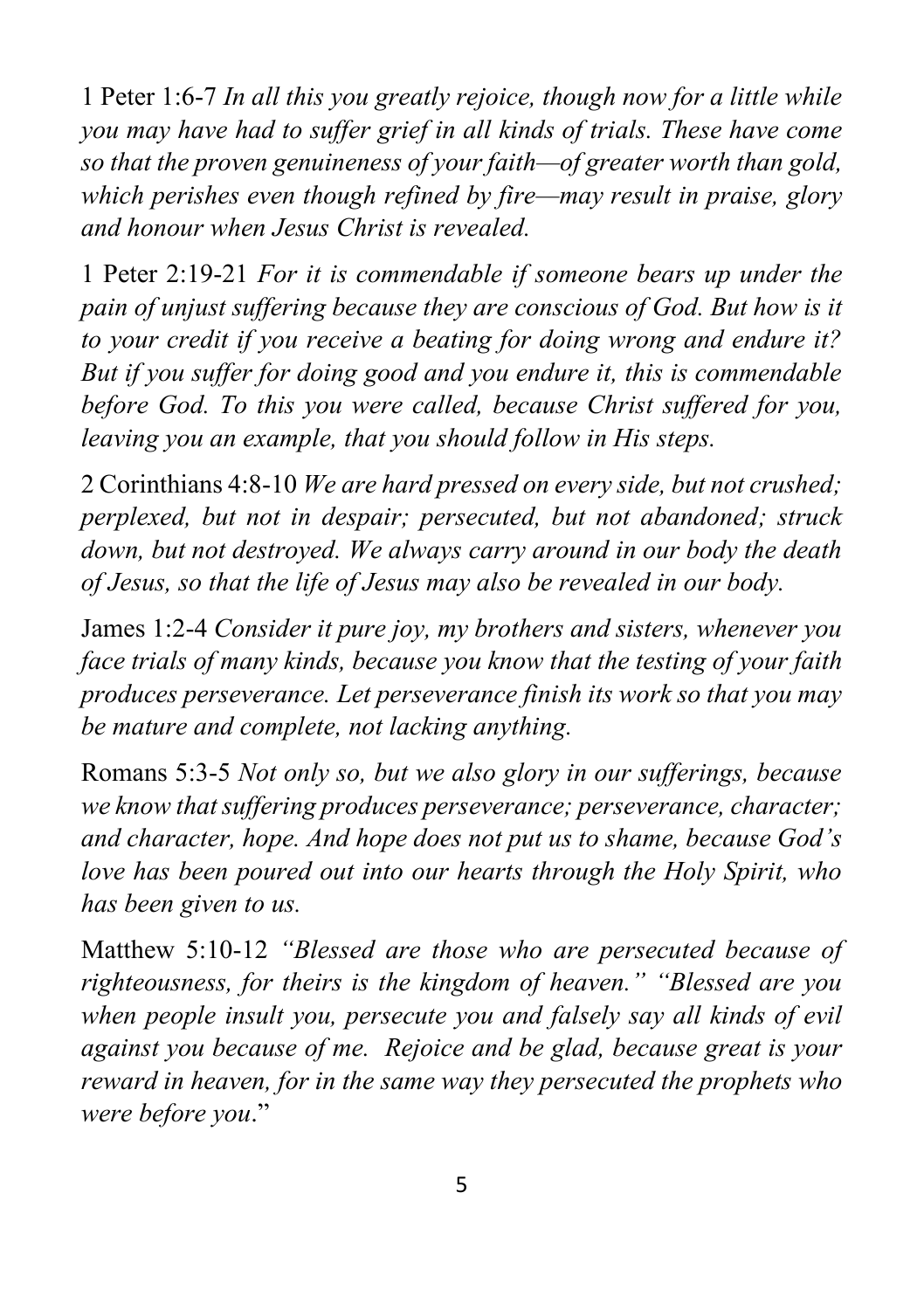Acts 14:22 *"It is through many tribulations that we must enter the kingdom of God."*

Revelation 21:4 *'He will wipe every tear from their eyes. There will be no more death' or mourning or crying or pain, for the old order of things has passed away."*

Therefore, the cause of our suffering is not simply the result of the circumstances, but what God in His wisdom has especially predestined just for us before the foundation of the world. Therefore, our circumstances are but the means God uses to reveal the sinful ways we have stored in our hearts and minds through unbelief and disobedience. If we have been blessed with salvation and a new heart, we still need to undergo the painful transformation of our minds through God's selective pruning away that which contains sinful disease. Divinely appointed suffering has the potential to bring us to repentance and forgiveness, and ultimately to complete the purification process leading to glory, or it can harden our hearts and thus secure our eternity in hell and eternal damnation.

If we have been chosen by God, we can take confidence from the fact that the suffering Lamb of God who has prepared our way of redemption through divinely appointed suffering now reigns as King in heaven, even as He oversees our suffering by His Spirit who is living in us. The answer to our suffering is God Himself who lives in us. We need to look to Christ seated on His throne and trust in Him who Works in us to will and to do according to His good pleasure, as we work out His plan for our holiness if we are to overcome the attractions of the sinful world. We need to thank God that He has chosen us to be ultimately worthy of suffering with His Son, the reigning King of kings, and the Lord of lords.

#### **The war of two kingdoms**

Under the Sovereignty of God, all that happens in the universe is according to the pre-ordained will of God.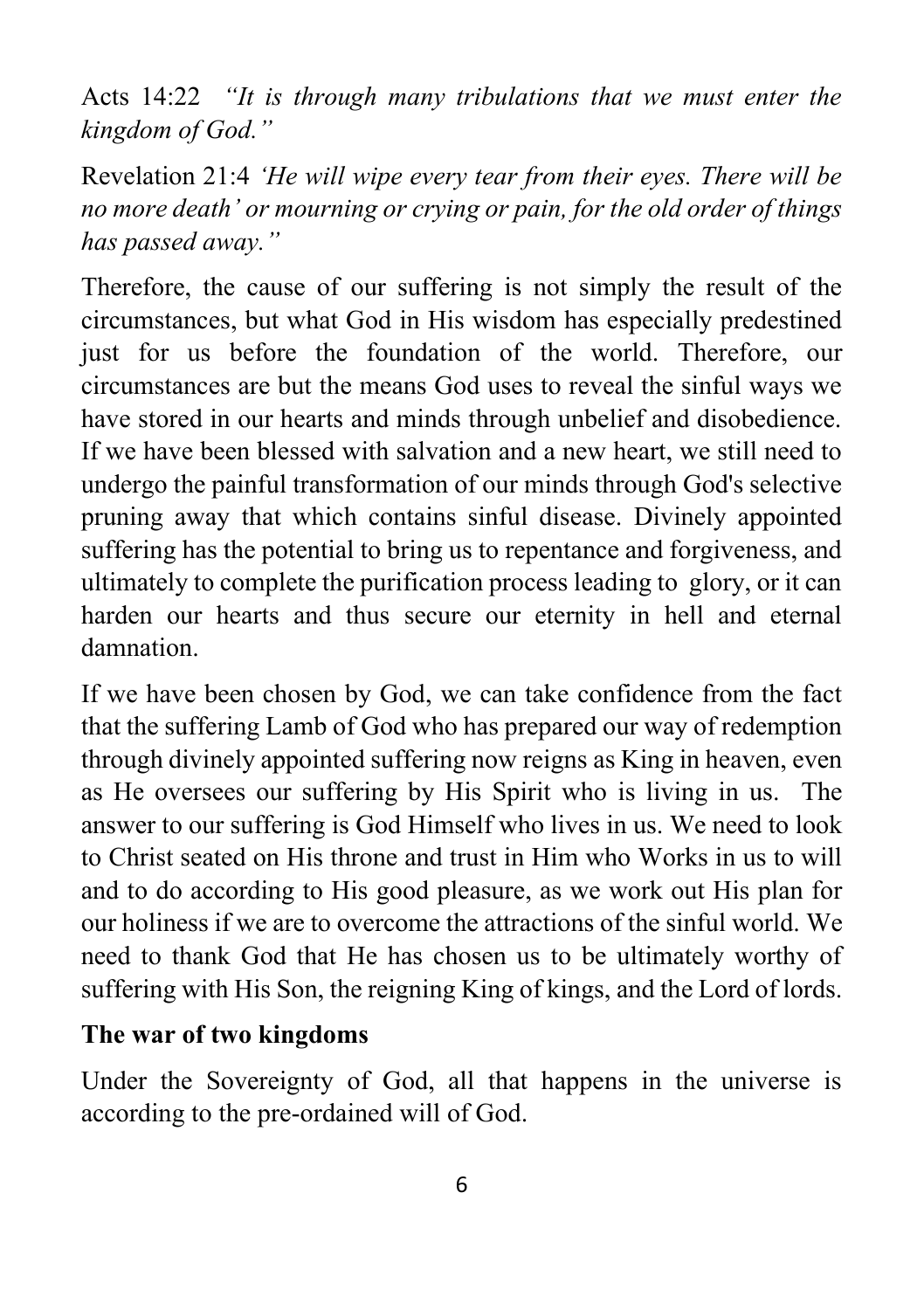#### **Either we are:**

Chosen for Mercy by God to experience the love of Christ.

Born again according to His divine nature. *'For His divine power has granted to us everything pertaining to life and godliness, through the true knowledge of Him who called us by His own glory and excellence. <sup>4</sup> Through these He has granted to us His precious and magnificent promises, so that by them you may become partakers of the divine nature, having escaped the corruption that is in the world on account of sinful desires.'* 2 Pet 1:3-4

Enslaved to Christ by faith by believing in the Son who died in my place, even unto death of self. '*not by way of eye-service, as people-pleasers, but as slaves of Christ, doing the will of God from the heart.*'

Eph 6:6

Forgiven of all sinfulness and iniquity, so much so, that they are separated from God as far as the East is from the West. '*As far as the east is from the west, So far has He removed our wrongdoings from us*.' Psalm 103:12

Being raised up with Christ '*and raised us up with Him, and seated us with Him in the heavenly places in Christ Jesus.'* Eph 2:6

To live for Him with God. *'For the love of Christ controls us, having concluded this, that one died for all, therefore all died; and He died for all, so that those who live would no longer live for themselves, but for Him who died and rose on their behalf.*' 2 Cor 5:14-15

Adopted by God into the heavenly family. *He predestined us to adoption as sons and daughters through Jesus Christ to Himself, according to the good pleasure of His will.'* Eph 1:5

Sharing in the inheritance of Christ. '*Giving thanks to the Father, who has qualified us to share in the inheritance of the saints in light.'*

Col 1:12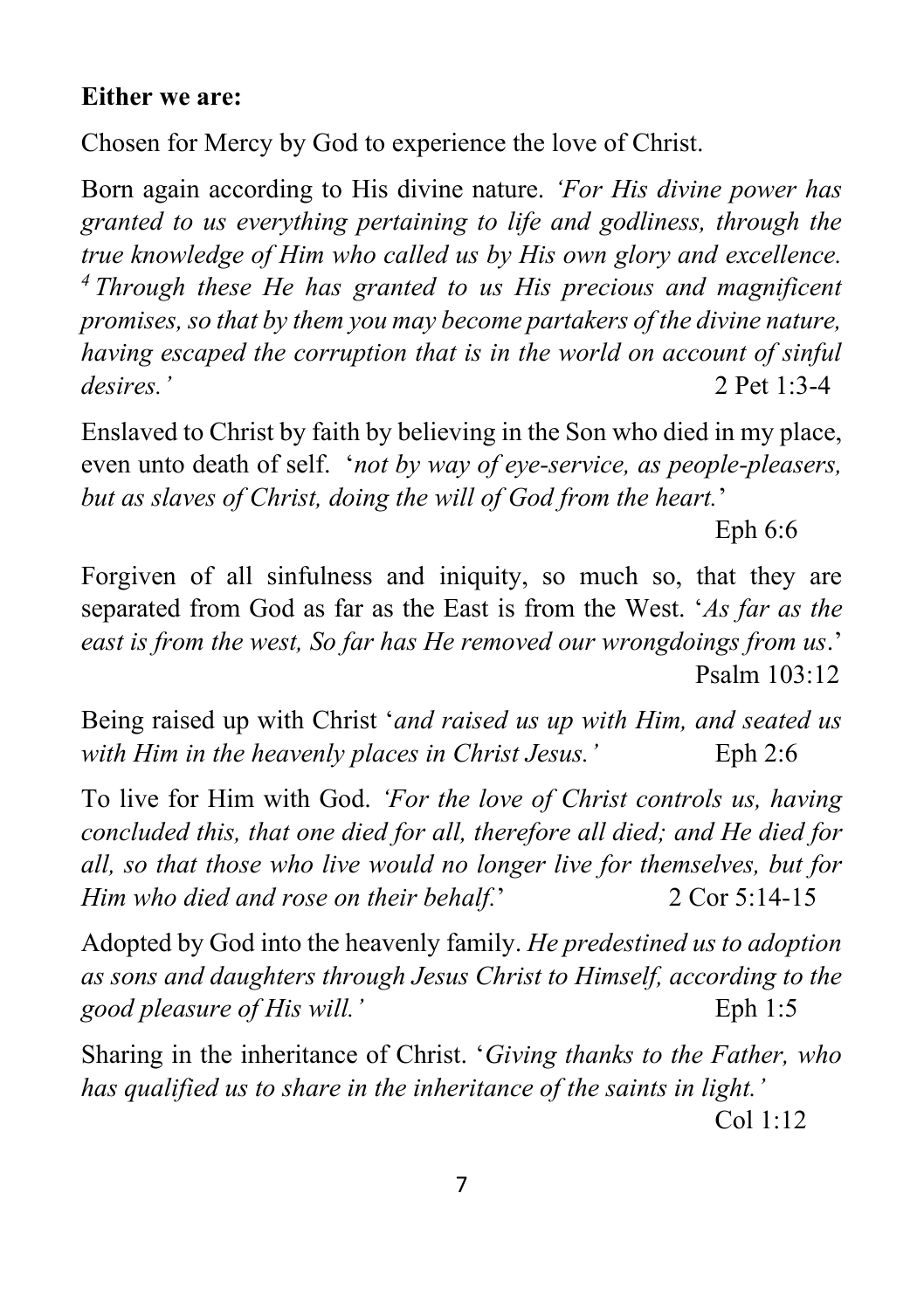Blessed with every spiritual blessing in the heavenly places. '*Blessed be the God and Father of our Lord Jesus Christ, who has blessed us with every spiritual blessing in the heavenly places in Christ.'* Eph 1:3

Honoured to rule with Christ in His kingdom. '*If we endure, we will also reign with Him.'* 2 Tim 2:12

*Now faith is the assurance of things hoped for, the conviction of things not seen.* Heb 11:1

*'Therefore I urge you, brothers and sisters, by the mercies of God, to present your bodies as a living and holy sacrifice, acceptable to God, which is your spiritual service of worship.'* Rom 12:1

#### **Or**

We are still born of the flesh according to the prince of darkness. *'For those who are in accord with the flesh set their minds on the things of the flesh... For the mind set on the flesh is death.*' Rom 8:5-6

Enslaved to the devil by believing in the world under a declaration of independence from God.

Believing that the world and the things of the world are to be worshipped. *Do not love the world nor the things in the world. If anyone loves the world, the love of the Father is not in him. For all that is in the world, the lust of the flesh and the lust of the eyes and the boastful pride of life, is not from the Father, but is from the world. The world is passing away, and also its lusts; but the one who does the will of God lives forever*. 1 John 2:15-17

Handed over by God to reap the rewards of corruption and wilful disobedience. Rom 1:24, 26, 28

Suffering in the evil world without hope. having no hope and without God in the world.' Eph 2:12

Without knowledge of the love of God in Christ. *in whose case the god of this world has blinded the minds of the unbelieving so that they might*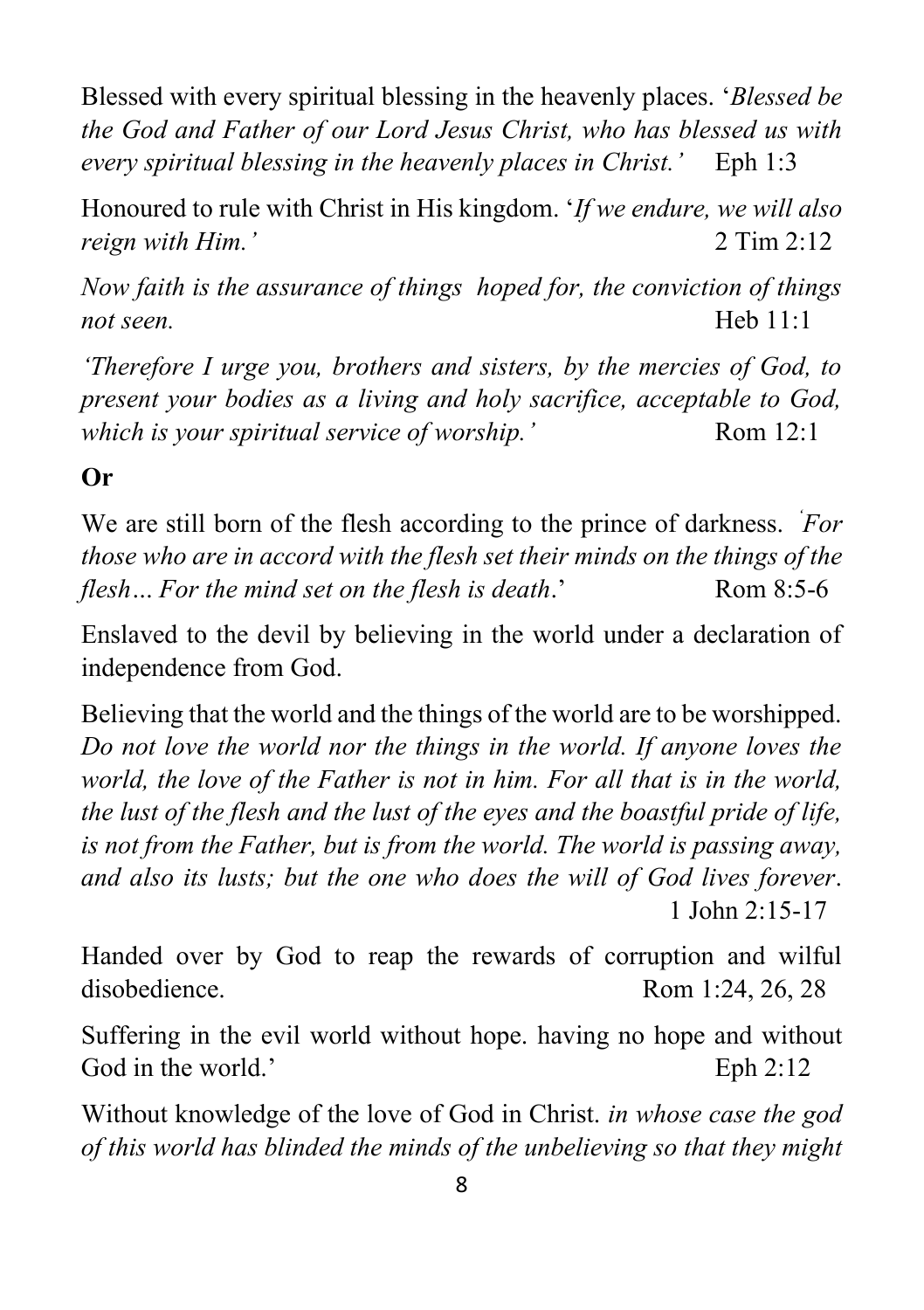*not see the light of the gospel of the glory of Christ, who is the image of God*.' 2 Cor 4:4

As a result of the sin of everyone in the world, the hope of fulfilment in the flesh of the world is but an illusion because darkness can never create light and love. The world has fallen from the perfection of God.

In the world every attempt is made to have people and things give us the pleasure we crave, but the world is fallen from the glory of God.

When we do not find the elusive satisfaction we crave daily, we blame everyone else except ourselves and our sinful fallenness.

Life in the world is condemned by God for eternal destruction. '*These people will pay the penalty of eternal destruction, away from the presence of the Lord and from the glory of His power.'* 2 Thess 1:9

#### **In the meantime, the battle continues**:

*'Finally, be strong in the Lord and in the strength of His might. Put on the full armour of God, so that you will be able to stand firm against the schemes of the devil. For our struggle is not against flesh and blood, but against the rulers, against the powers, against the world forces of this darkness, against the spiritual forces of wickedness in the heavenly places. Therefore, take up the full armour of God, so that you will be able to resist on the evil day, and having done everything, to stand firm. Stand firm therefore, having belted your waist with truth, and having put on the breastplate of righteousness, and having strapped on your feet the preparation of the gospel of peace; in addition to all, taking up the shield of faith with which you will be able to extinguish all the flaming arrows of the evil one. And take the helmet of salvation and the sword of the Spirit, which is the word of God.*' Eph 6:10-17

The world is a battlefield. Everyone called by God is a soldier of the cross, no battle, no calling. Everyone born of God is born into spiritual warfare, no exception.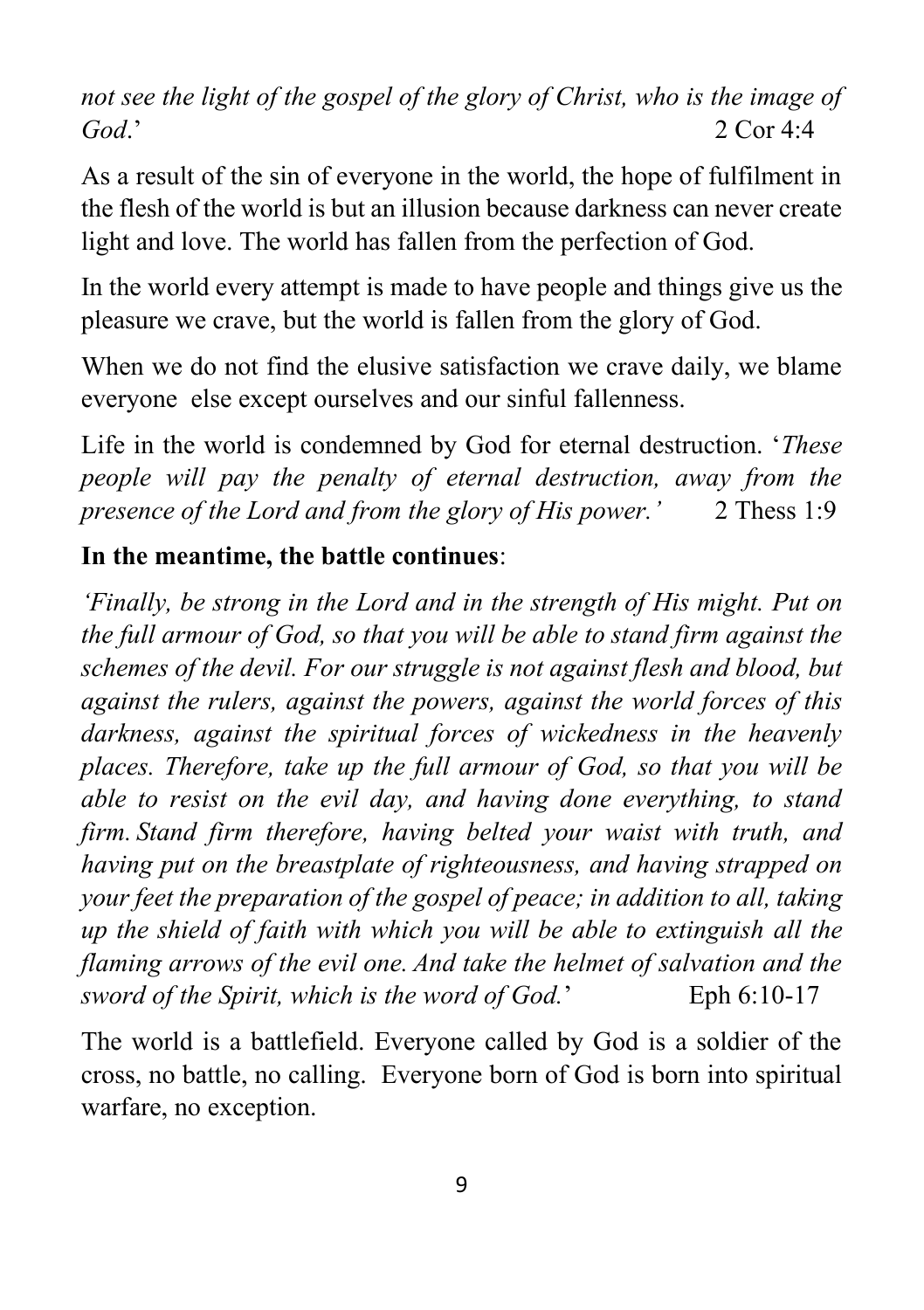It is a battle to live by the leading of the Spirit. '*For all who are being led by the Spirit of God, these are sons and daughters of God.*'

Rom 8:14

Or we succumb to the leading of the mind of the flesh that remains from the world. "*For if you live according to the flesh you will die, but if by the Spirit you put to death the deeds of the body you will live."*

 $Rom 8:13$ 

The devil is constantly encouraging us to live for the flesh of self and deny the salvation of God. '*Your adversary, the devil, prowls around like a roaring lion, seeking someone to devour.*' 1 Pet 5:8

*'For the time will come when they will not tolerate sound doctrine; but wanting to have their ears tickled, they will accumulate for themselves teachers in accordance with their own desires, and they will turn their ears away from the truth and will turn aside to myths*.' 2 Tim 4:3-4

At all times this battle will be painful, there is no victory without suffering.

*'And if children, heirs also, heirs of God and fellow heirs with Christ, if indeed we suffer with Him so that we may also be glorified with Him.'* Rom 8:17

*'If we endure, we will also reign with Him.'* 2 Tim 2:12

We need to be vigilant because we can momentarily be deceived by the flesh.

The devil will use every resource in this battle to convince us that we are still living under condemnation and our sin remains. The wiles of the devil are those clever schemes used by [Satan](https://www.gotquestions.org/who-Satan.html) to ensnare us through temptation, threat, or intimidation. He would have us believe that faith in God is a farce.

He will even use the scripture coming from people we know to attempt to get us to deny obedience and trust in God, in the same way he used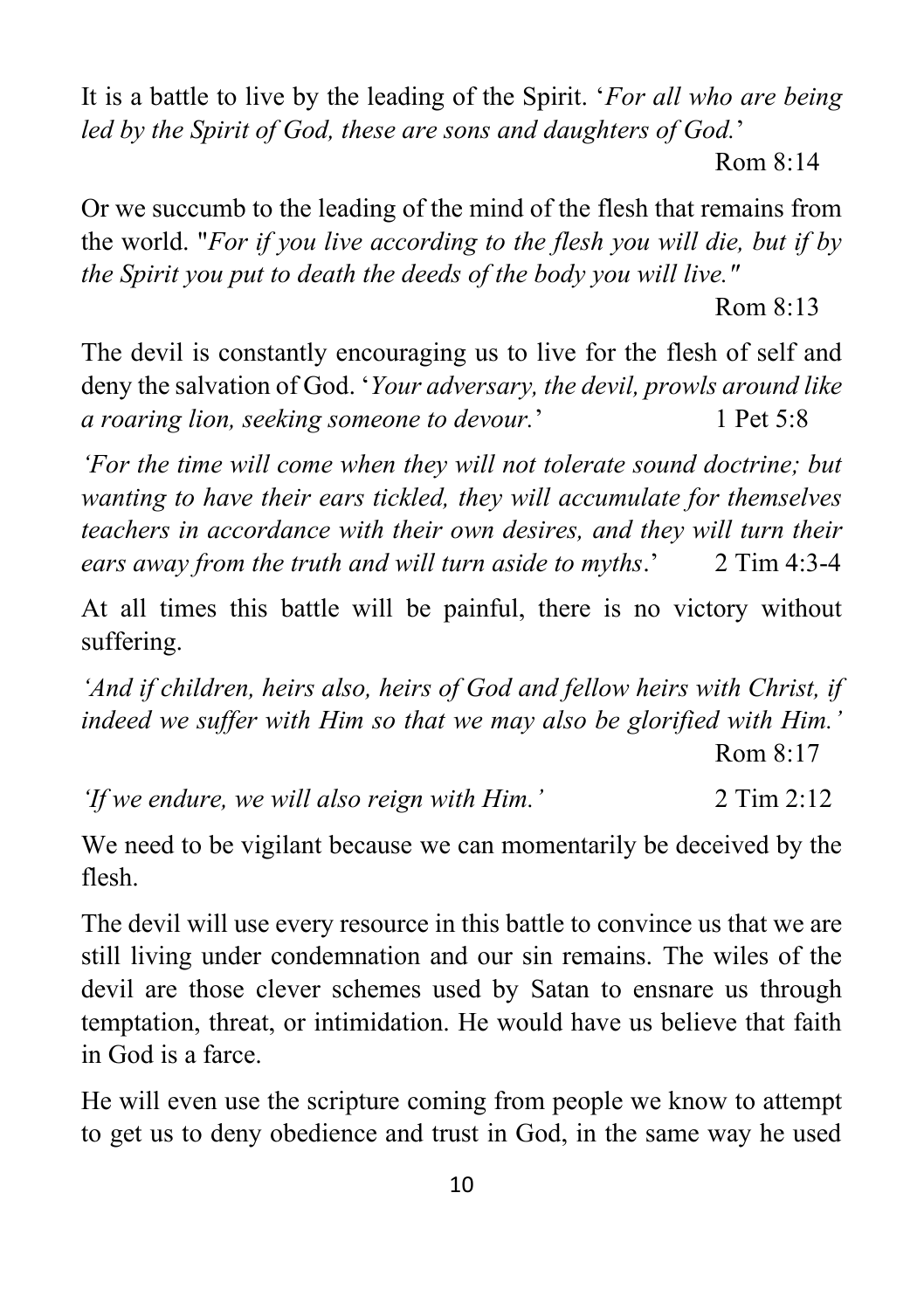God's word out of contest to attempt to deceive Jesus in His temptation ordained by God.

Sometimes the battle is intense and it seems as if the darkness has victory and God has abandoned us.

The powers of darkness encourage us to believe the lies of the devil that we are alone. And the devil employs everyone to bring accusations of failure so we give up hope.

God allows this battle so that we can learn to put to death that which is earthly in us in order that we can mature in the image of Christ. But we cannot put away what we don't see, and suffering the grief of the Spirit will open our eyes to our flesh that must go to the cross.

But regardless of the appearance of evils victory, the Spirit of God has sealed everyone who lives for Christ so that eternal security is never in doubt.

Because of the power of God, the Spirit will restore the mind of God's children through repentance so they can continue to grow in the knowledge of God their Father.

Growth in the holiness of God can only take place in the battle to overcome the flesh by taking up our cross daily, and continuing to witness to Christ our Lord.

In the battle for our hearts and minds, God's word commands that we don't look intently at the darkness, but to look up to where Christ sits on His throne, thus reminding us of all He has done to deliver us from the darkness and into the light of His kingdom.

#### **We can be blindsided**

Not realising I am in a battle; I have a problem of looking too intently at the darkness and allowing my feelings to affect my judgement.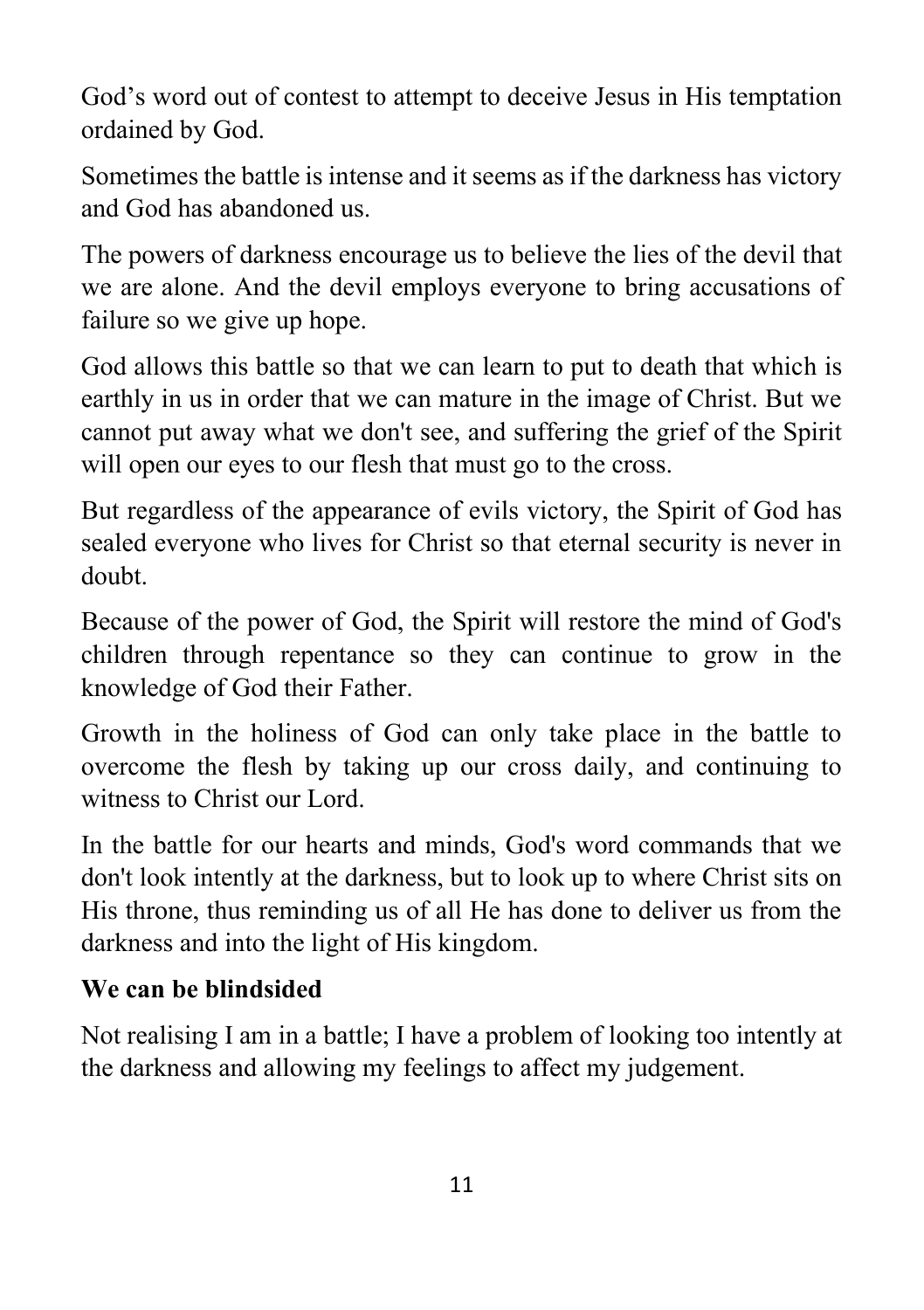I have again seen the darkness, and tasted the tears of purification, but God has restored me into His light so that I can rejoice in Christ. The way up is down.

The only way upward in the kingdom of God is by ruling all things by the measure of His word. The world says everyone has an opinion, but the children of God have no other option but God's word. Rejecting God's word as the only way to measure our lives is to reject God.

Holding resolutely to the word of God as the measure of God for all things means the risk of been called a Bible basher by those who are struggling with the power of darkness, or have chosen the world.

*"I do not ask You to take them out of the world, but to keep them from the evil one. They are not of the world, even as I am not of the world. Sanctify them in the truth; Your word is truth. As You sent Me into the world, I also have sent them into the world. For their sakes I sanctify Myself, that they themselves also may be sanctified in truth."*

Do we believe God's word, or do we go with the temptation to compromise with the world and follow our feelings of frustration in the world?

#### **God's answer for all our problems is His presence**

*"I am with you always, to the end of the age."* Matt 28-20

*'He has granted to us His precious and magnificent promises, so that by them you may become partakers of the divine nature.'* 2 Pet 1:4

The only remedy for our problems, fears and anxiety, is trusting in the Lord who is working His plan out in us for our holiness in the image of Christ. '*Work out your own salvation with fear and trembling; for it is God who is at work in you, both to desire and to work for His good pleasure. Do all things without complaining or arguments.*'

Phil  $2.12 - 14$ 

John 17:15-19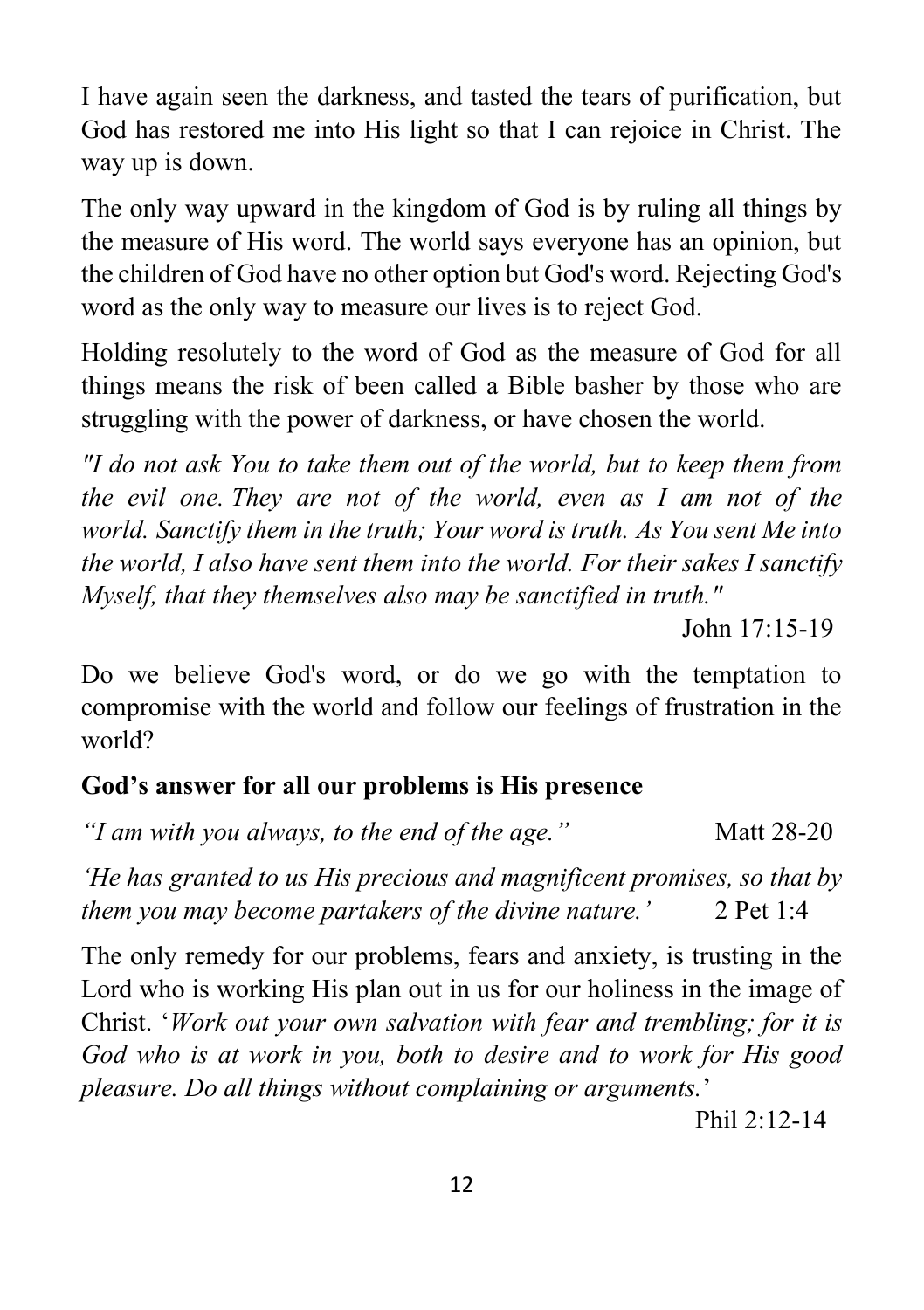That means He is working all the things that happen to us together to be for our good so that we are transformed into the image of Christ. *'And we know that God causes all things to work together for good to those who love God, to those who are called according to His purpose. For those whom He foreknew, He also predestined to become conformed to the image of His Son, so that He would be the firstborn among many brothers and sisters.'* Rom 8:28-29

Our fear and anxiety indicate that our attention is more on the world and our circumstances than it is on our God who rules our circumstance and lives in us by His Spirit.

Our problem isn't with our circumstances, but our attachment to the world. Our treasurer is where the desires of our heart hope to be satisfied. "*For where your treasure is, there your heart will be also."*Matt 6:21

Our problem is us, and our moment-by-moment need is to look to Christ as we deny our self and take up our cross to follow the example of Christ who was dependent on the Father for all things as He lived in the darkness of the world. '*Therefore Jesus answered and was saying to them, "Truly, truly, I say to you, the Son can do nothing of Himself, unless it is something He sees the Father doing; for whatever the Father does, these things the Son also does in the same way."* John 5:19

We need to see what our Father is doing. God is pruning us away from the world for our future glory. Attachment to the world is fleshliness that leads to death and separation from God. So, suffering God's pruning should be welcomed by us as necessary treatment leading to godliness. *"I am the true vine, and My Father is the vinedresser. Every branch in Me that does not bear fruit, He takes away; and every branch that bears fruit, He prunes it so that it may bear more fruit."* John 15:1-2

Pruning is painful, but if we are anxious and fearful, we need to undergo more of the suffering of God's pruning to free us from the world, in order for us to live for the kingdom of God, where He has said through Paul, that we have already received every spiritual blessing in the heavenly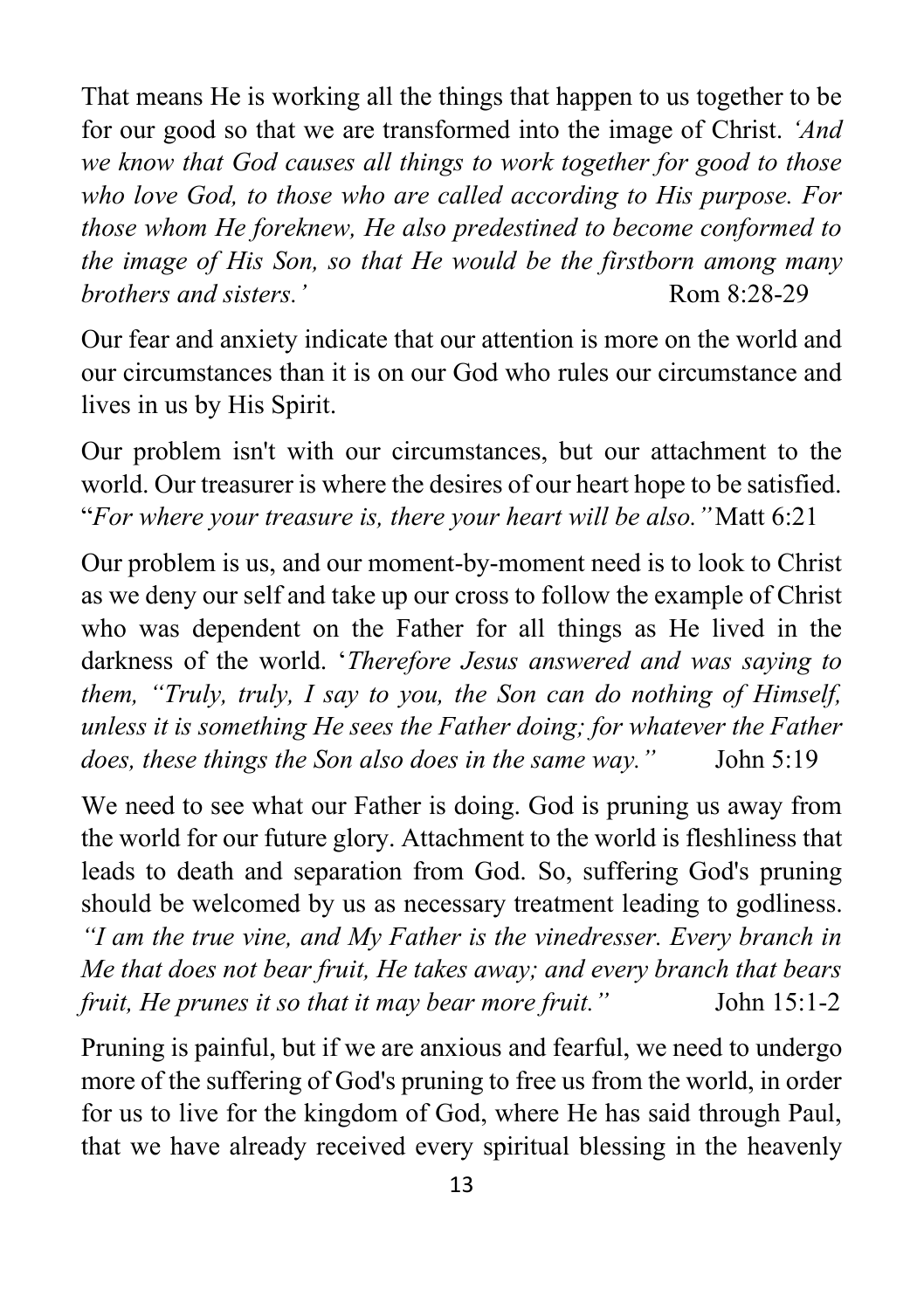places. Therefore, all our complaining about our circumstances and what displeases us as not acceptable for our life in the world, is actually complaining about God who has not pleased us, for it is He who works all things in heaven and earth.

When we should be looking inwardly to see what God is doing for our transformation, we are often looking outwardly to see what we want in the world and complain bitterly. *"For the mouth speaks from that which fills the heart.*" Matt 12:34

What upsets us most is what we think we have lost or don't have in the world, and that is a world that is passing away.

We get upset when people are unable to give us the love we demand, or are unwilling to do so because of some pre-existing fleshly prejudice.

But we would never get upset when we know that we have received the Lord of the Universe, who Rules His eternal kingdom that will never pass away. Faith trusts in our King to always do what is right. "*Shall not the Judge of all the earth deal justly?"* Gen 18:25

*Oh, the depth of the riches, both of the wisdom and knowledge of God! How unsearchable are His judgments and unfathomable His ways! For who has known the mind of the Lord, or who became His counsellor? Or who has first given to Him, that it would be paid back to him?* Rom 11:33-35

In our ignorance the Lord is our helper*. "My grace is sufficient for you, for power is perfected in weakness." Most gladly, therefore, I will rather boast about my weaknesses, so that the power of Christ may dwell in me.'* 2 Cor 12:9

Hallowed be His Name